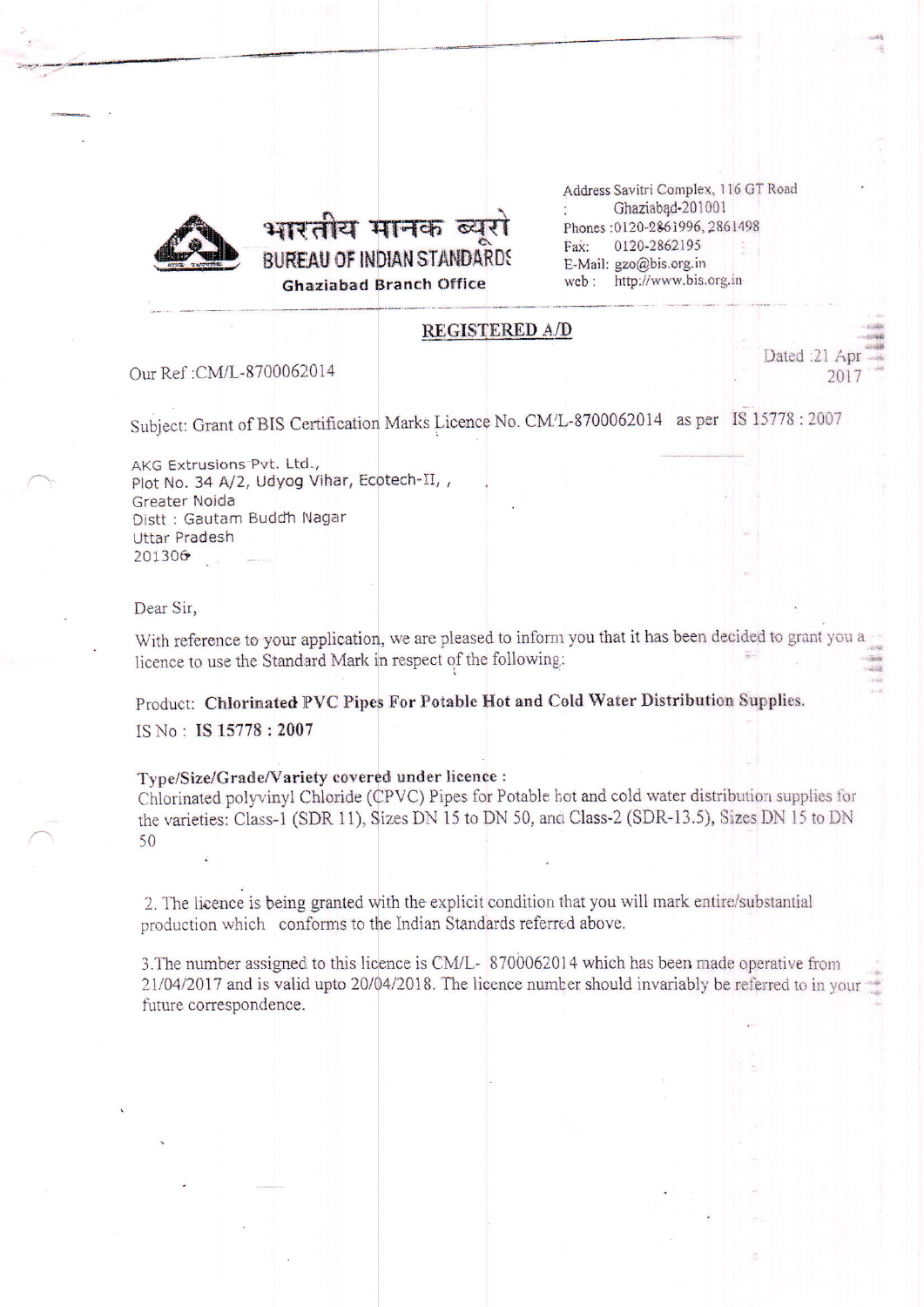4. According to sub-regulation (2) of Regulation 6 of Bureau of Indian Standards (Certification) Regulation, 1988, the licence fee of Rs 1000/- and the marking fee of Rs. 158000.00 as stipulated in the Second Schedule of this licence is payable by you with effect from 20/04/2017 for the period of validity of the licence.

Service tax @ 15 % as applicable shall also be charged.

5. Minimum marking fee stipulated therein is payable by you regardless of the whether you actually mark your product or not with the Standard Mark. Our Receipt No. 87912886 dated 21/04/2017 for Rs. 1150.00for the licence fee (Rs.1000/-) and the minimum marking enclosed/sent separately.

6. This advance minimum marking fee will be carried over to the next year on every renewal. The actual marking fee calculated on the unit rate on the production marked or the minimum marking fee, whichever is higher shall be payable by you at the time of renewal.

7. With a view to streamlining the reporting of quantity marked, calculation and collections of marking fee on the unit rate basis, fees will be calculated on the procuction marked during the first nine months of operation of the licence at the time of first renewal and the production marked during twelve mot s comprising the last three months of the previous operative year, at the time of second and subsequent renewals. In case the licence expires, the entire production marked till the expiry date shall be taken into account for calculating the marking fee payable.

STI/15778/1, Sept 2009 which has already been 8. The Scheme of Testing and Inspection DOC: accepted by you vide your letter dated 05/04/2017 will have to be implemented by your organization strictly and control function in your organization. The supervision of the operation of the Scheme shall be done by a person responsible for the quality control function in your organization. Kindly inform us the name and designation of the person who will be held responsible for the operation and maintenance of the Scheme. Any future change in this respect will have to be communicated by you to us and whenever this takes place.

9. We are enclosing a sheet giving the preferred dimensions of the Standard Mark to enable you to prepare the designs of the Standard Mark for marking the above product. Photographic reduction in any size is permissible. This will ensure the relative proportions of the different dimensions are maintained. Preferred dimensions may be used as far as possible. Kindly get the designs of the stencil/label/rating plate incorporating the Standard Mark approved by us. You will be permitted to conimence marking the above mentioned product only after approval by this office.

10. On commencement of marking of your product for which you are licensed, you may advertise your product with Standard Mark in hoardings, slides and newspapers only during the validity of your licence. The use of Standard Mark on letterheads and publicity literature will be permitted only on receipt of your assurance that in the event of cancellation or lapsing of your licence, the letterheads etc with the Standard Mark will be destroyed/obiliterated. The required assurance may please be submitted in the enclosed proforma.

11. You are requested to intimate us the actual date from which you intend to introduce the use of Standard Mark on your product. Our Inspecting Officer may be present in your factory at that time to assist you in adopting the Scheme of Testing and Inspection (STI) and in the maintenance of test records.